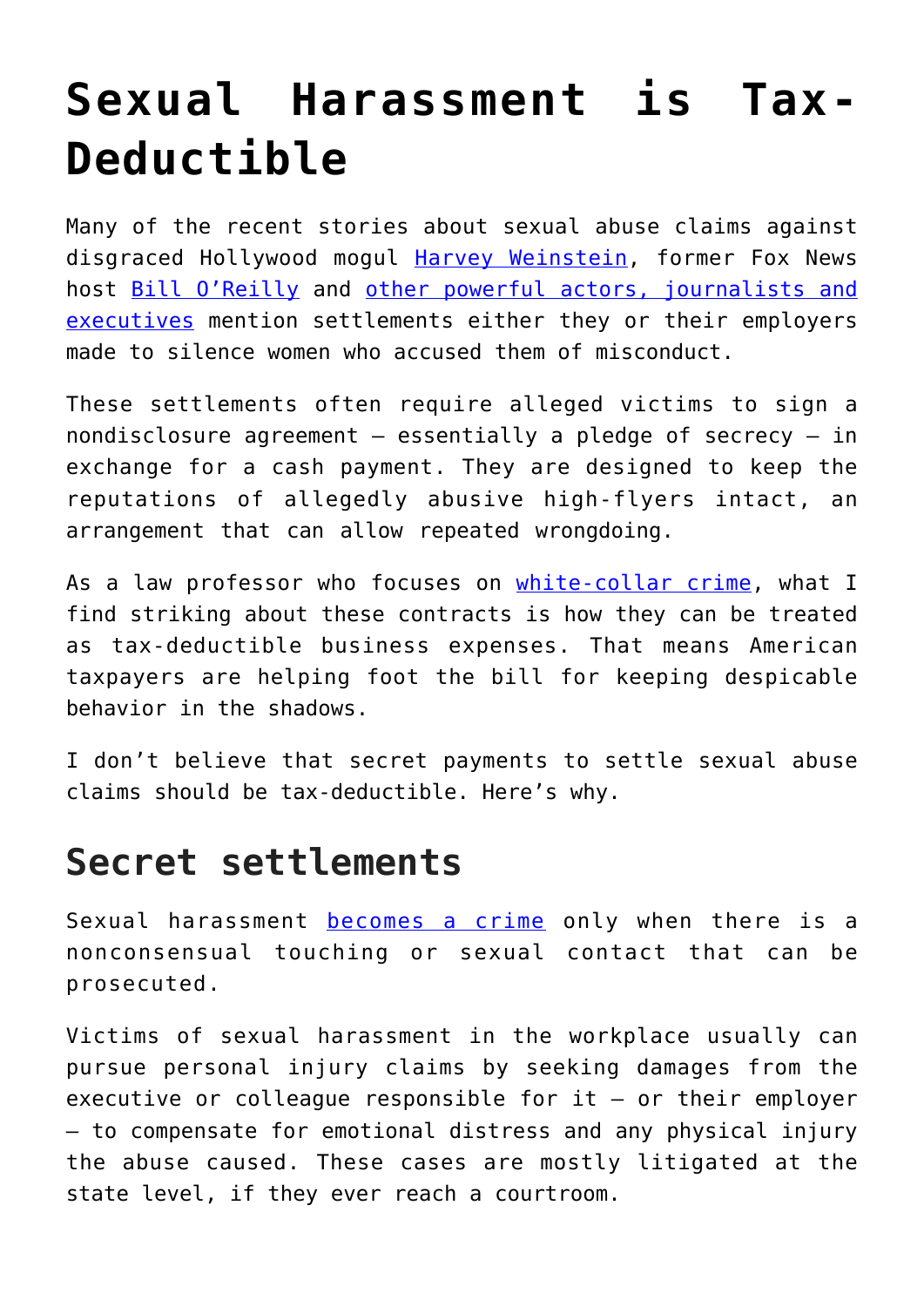The broader cost of these confidential agreements to society is that they leave perpetrators free to prey on new victims who are unaware that they may be walking into a trap when they meet privately with a powerful executive or someone who simply has [greater seniority and influence.](https://www.washingtonian.com/2017/11/01/matt-taibbi-politics-prose-event-canceled-sidwell/)

Some states have tried to stop or at least curb this practice.

For example, Florida's [Sunshine in Litigation Act](http://www.leg.state.fl.us/statutes/index.cfm?App_mode=Display_Statute&Search_String=&URL=0000-0099/0069/Sections/0069.081.html) prohibits courts from entering an order that conceals information related to a public hazard, which is defined as something or someone "that has caused and is likely to cause injury."

[Other states](https://www.rcfp.org/secret-justice-alternative-dispute-resolution/secret-settlements-hazardous-cases) with anti-secrecy laws include Texas, Virginia, North Carolina, New York, Oregon and Georgia.

That kind of solution, however, only goes a short way toward protecting the public because it is limited to cases that go to court. For example, a former Weinstein Company employee withdrew her complaint to management without ever resorting to a legal filing by [accepting a settlement](https://www.boston.com/culture/entertainment/2017/10/12/weinstein-co-may-have-known-of-settlements-since-2015) in 2015. A [total of](https://www.nytimes.com/2017/10/05/us/harvey-weinstein-harassment-allegations.html?_r=0) [eight women](https://www.nytimes.com/2017/10/05/us/harvey-weinstein-harassment-allegations.html?_r=0) have collected between roughly US\$80,000 and \$150,000 each due to secret agreements not to disclose Weinstein's alleged misconduct, The New York Times reported in October.

When settlements stave off the filing of a sexual harassment complaint in court, the agreements aren't subject to mandates like Florida's Sunshine in Litigation Act.

California State Sen. [Connie Leyva](http://variety.com/2017/biz/news/bill-settlement-ban-sexual-harassment-harvey-weinstein-1202593778/) plans to introduce a bill that would go even further. Her legislation would ban all secret nondisclosure agreements in financial settlements that arise from sexual harassment, assault and discrimination cases.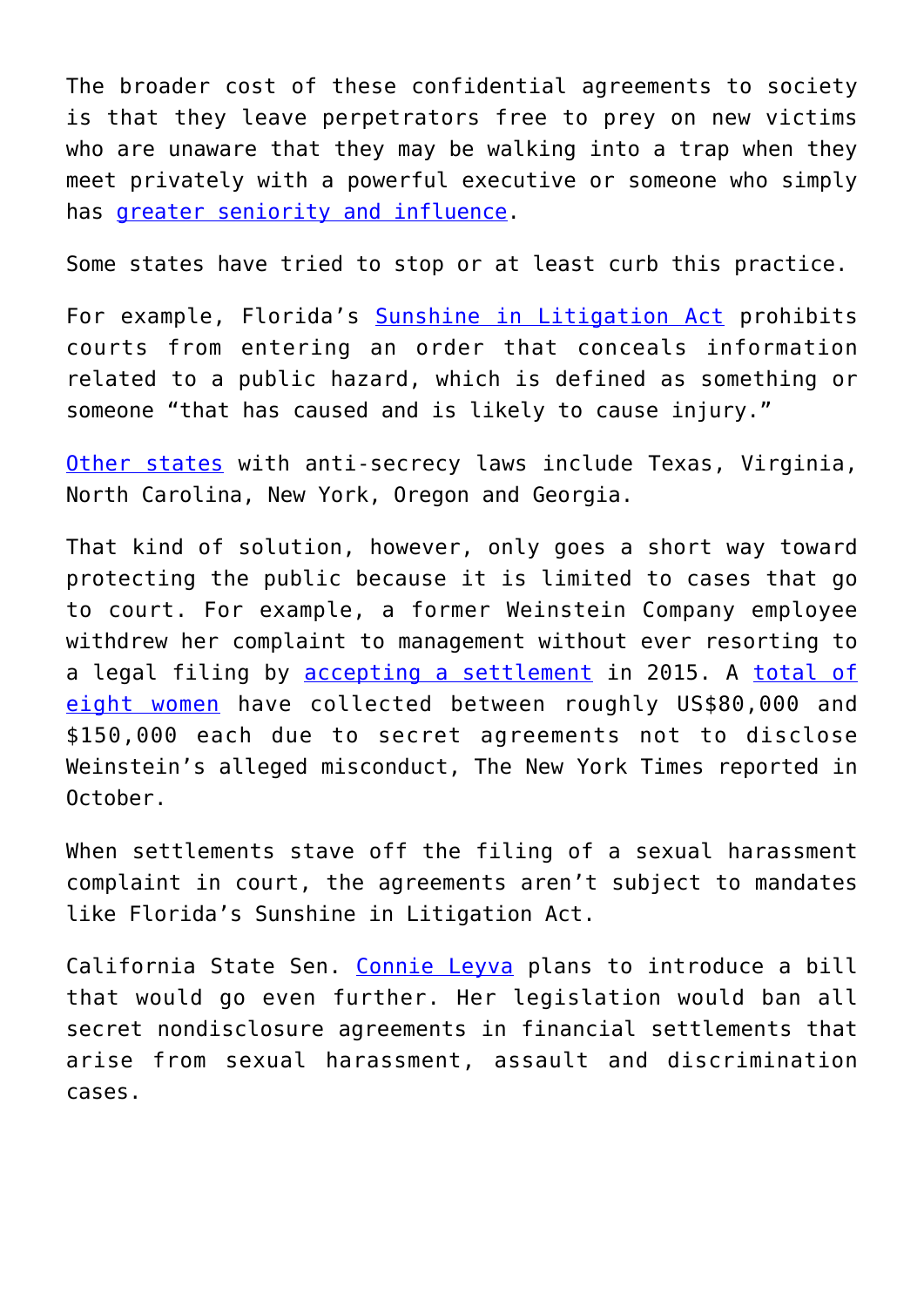## **Ordinary business expenses**

The payments associated with these settlements can be treated as a business expense. That means they are tax-deductible, as long as they are related to the conduct of the company's ordinary operations.

Although it might seem odd to say that sexual harassment is within the realm of a company's business, the many accusations against Weinstein involved encounters that were at least purportedly related to future movie productions.

Either an employer or the person accused of harassment can pay the money required by these settlements. In O'Reilly's case, Fox has said it knew that he had reached a new settlement with an accuser before it renegotiated his contract earlier this year. Fox's insistence that the company was unaware of the size of the settlement  $-$  [\\$32 million](http://deadline.com/2017/10/james-murdoch-oreilly-settlement-was-news-to-me-1202194410/)  $-$  makes it clear that O'Reilly wrote the check.

Even the attorney's fees for negotiating the settlement are deductible as another ordinary business expense.

Until about 50 years ago, payments related to violations of what the courts deemed violations of "public policy" were not tax-deductible. Congress changed that in 1969. Section 162 of the [U.S. tax code](https://www.law.cornell.edu/uscode/text/26/162) now only explicitly prohibits the deduction of bribe payments, health care kickbacks, lobbying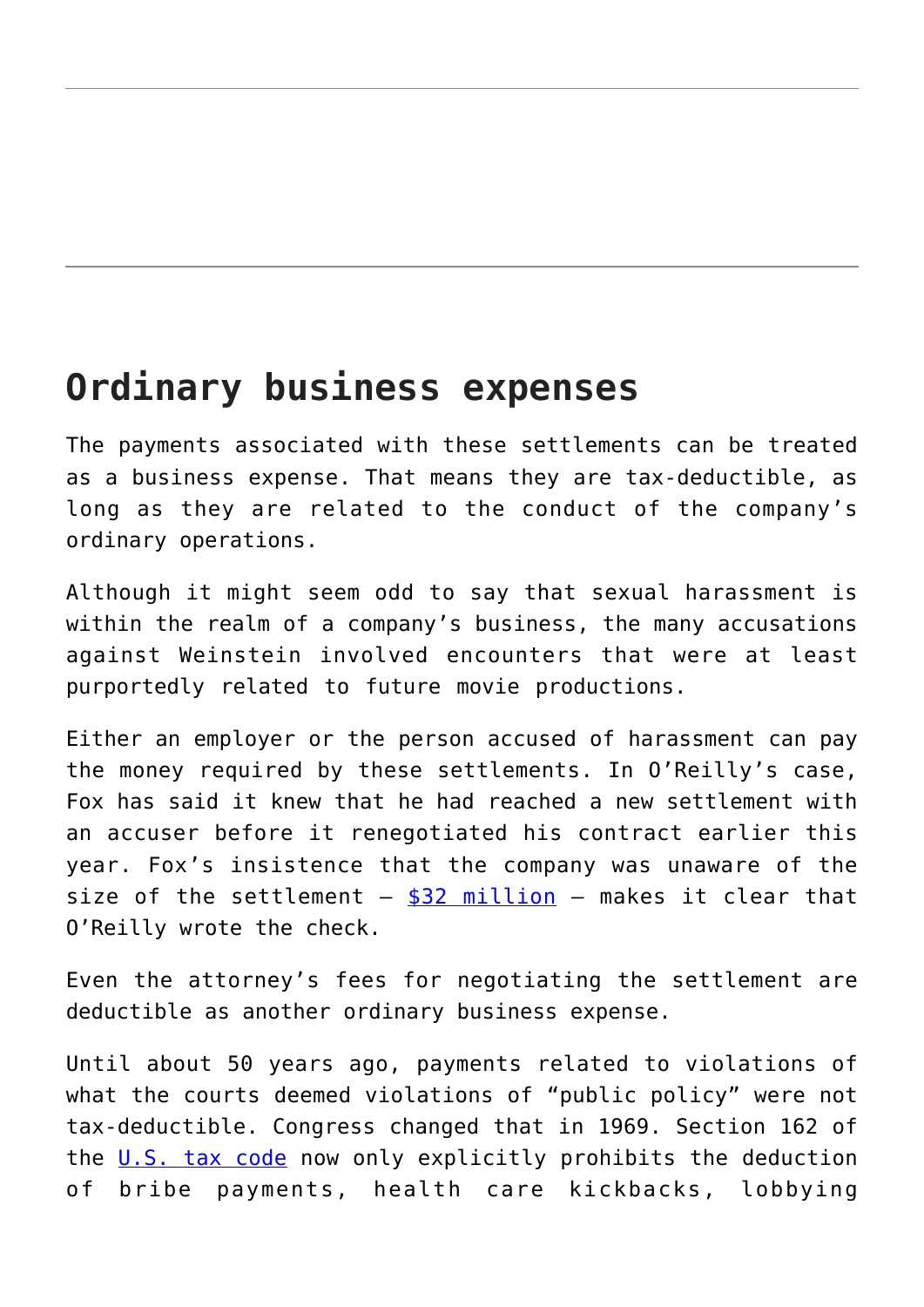expenditures and any fines or penalties paid to the government for violating the law.

Just about everything else is deductible. But [most victims](http://www.queensemploymentattorney.com/blog/2016/03/is-income-from-a-sexual-harassment-settlement-taxable/) of sexual harassment and abuse [do not get a break](http://californiaceo.net/tax-planning-sexual-harassment-claims). That's because the law exempts payments only for [physical injuries,](https://www.law.cornell.edu/uscode/text/26/104) not for payments related to emotional distress.

Who else gets to deduct their settlement [payments for](https://uspirgedfund.org/sites/pirg/files/reports/USPIRG_SettlementsReport.pdf) [misconduct?](https://uspirgedfund.org/sites/pirg/files/reports/USPIRG_SettlementsReport.pdf)

One good example is BP. The oil giant got to write off over \$15 billion of its [\\$20.8 billion settlement](https://www.forbes.com/sites/robertwood/2015/10/06/bps-20-8-billion-gulf-spill-settlement-nets-15-3-billion-tax-write-off/#2ef4a0c25c5b) with the federal government over its massive Gulf Coast oil spill, allowing it to potentially shelter years of income from federal taxes.

Another is [JP Morgan.](http://www.businessinsider.com/tax-deductible-of-jp-morgan-settlement-2013-11) Its \$13 billion settlement for faulty mortgages allowed the company to deduct about \$7 billion from its taxes. A similar settlement by [Goldman Sachs](https://newrepublic.com/article/132628/goldman-sachs-settlement-5-billion-sham) for subprime mortgages it packaged into securities resulted in a \$5 billion settlement of which over half was tax deductible.

## **Changing the law**

One way to discourage corporate misconduct is to raise the cost of engaging in it.

Congress is now weighing whether to close many loopholes as part of a broad [tax package](https://www.pbs.org/newshour/politics/gop-tax-bill-would-be-broadest-tax-code-rewrite-in-30-years). In my opinion, that makes this the ideal time to stop allowing deductions for secret settlements of sexual abuse claims from corporate or personal income taxes.

Ending this tax break would make this kind of confidentiality agreement more costly for perpetrators and the companies that let them off the hook. That would give corporate accountants and human resources departments a powerful incentive to [root](https://theconversation.com/how-companies-can-learn-to-root-out-sexual-harassment-85862) [out](https://theconversation.com/how-companies-can-learn-to-root-out-sexual-harassment-85862) the problem.